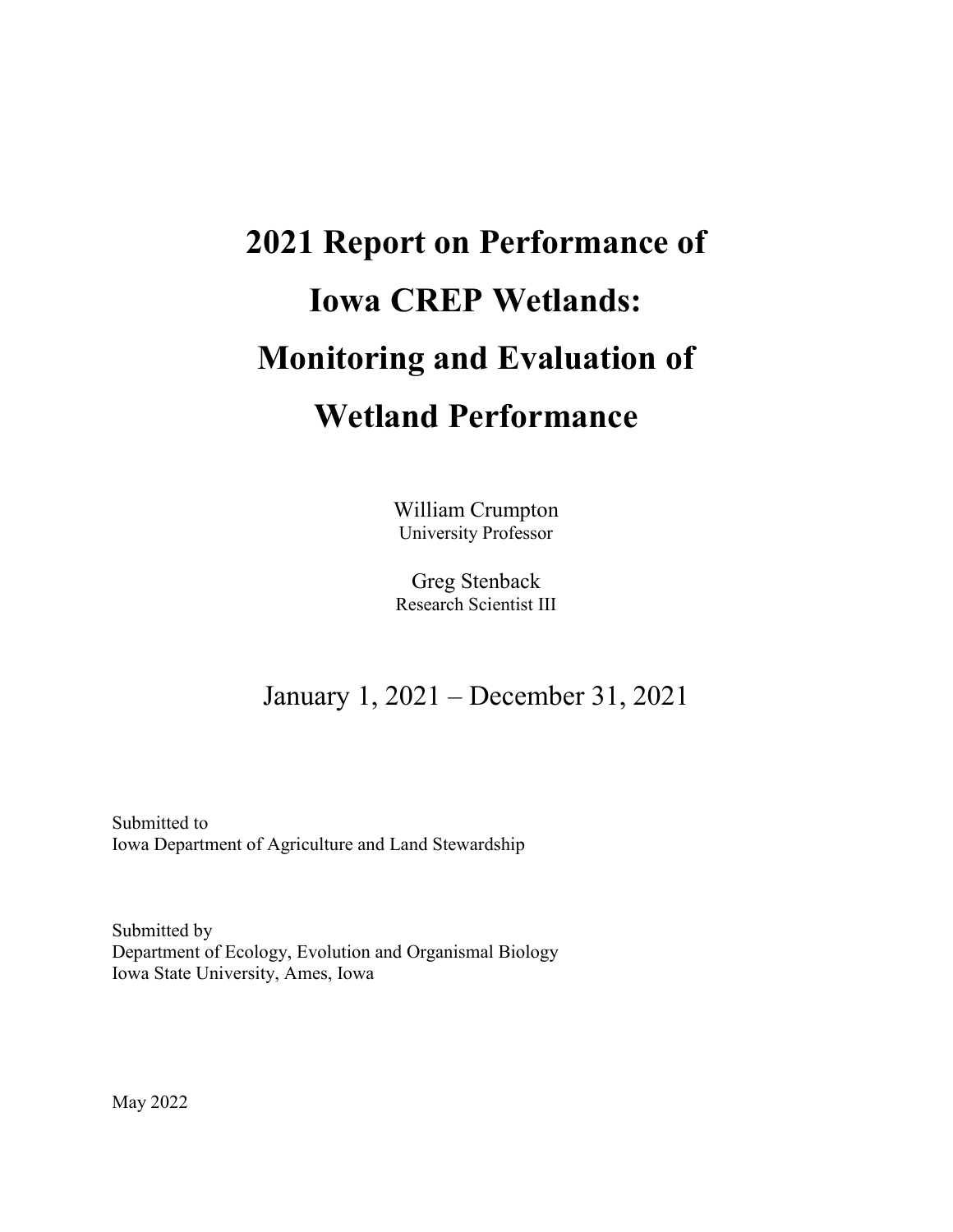#### **Introduction**

Iowa State University monitors selected wetlands in Iowa as part of an ongoing monitoring effort associated with the Iowa Conservation Reserve Enhancement Program (CREP). The Iowa CREP is a targeted, performance-based strategy operated by the Iowa Department of Agriculture and Land Stewardship (IDALS) for nitrate reduction in tile-drained agricultural landscapes. The monitored wetlands are selected to span a wide range in wetland-to-watershed area ratio and inflow nitrate concentrations in order to ensure a broad range in hydraulic and nitrate loading rates. This allows the characterization of wetland performance across a wide range of conditions which provides information necessary to properly target new wetland locations and sizing wetlands to maximize nitrate loss.

A unique aspect of the Iowa CREP is that nitrate reduction is not simply assumed based on wetland acres enrolled, but is calculated based on the measured performance of CREP wetlands. As an integral part of the Iowa CREP, a representative subset of wetlands is monitored and mass balance analyses performed to document nitrate reduction. By design, the wetlands selected for monitoring span the 0.5% to 2.0% wetland/watershed area ratio range approved for Iowa CREP wetlands. The wetlands also span a fivefold range in average inflow nitrate concentration. The wetlands thus provide a broad spectrum of those factors most affecting wetland performance: hydraulic loading rate, residence time, nitrate concentration, and nitrate loading rate. In addition to documenting wetland performance, ongoing monitoring and research programs will allow continued refinement of modeling and analytical tools used in site selection, design, and management of CREP wetlands. This report is part of a series of reports documenting the annual performance of selected Iowa CREP wetlands and summarizes results for the 2021 monitoring program.

#### **Summary of 2021 Monitoring**

Sixteen wetlands were monitored in 2021 (Figure 1), including 15 Iowa CREP wetlands and one mitigation wetland (DD15-N). As part of a pilot stakeholder monitoring program, local personnel in Floyd County collected weekly water quality samples which were delivered to ISU for nutrient assays for two CREP wetlands herein referred to as the WK and TJ wetlands. Although discharge through the WK and TJ wetlands was not monitored, we can estimate the discharge the wetland might have received by scaling discharge from a nearby location having flow measurements.

Wetland monitoring included measurements of wetland inflows, outflows, pool elevations and water temperature, and collection of weekly to biweekly water quality grab samples and daily samples. Daily samples were collected using automated samplers programmed to collect samples at wetland inflows and outflows when above freezing conditions allowed the equipment to function properly. Overall, 2021 was a relatively dry year throughout central and northwest Iowa causing inflow and outflow at some monitored wetlands to decline to zero and pool water levels to fall below full pool design for part of the year. When outflow stops, water quality samples are collected from the wetland pool near the outflow structure. Due to occasional equipment failure or no-flow conditions, some daily values may be missing.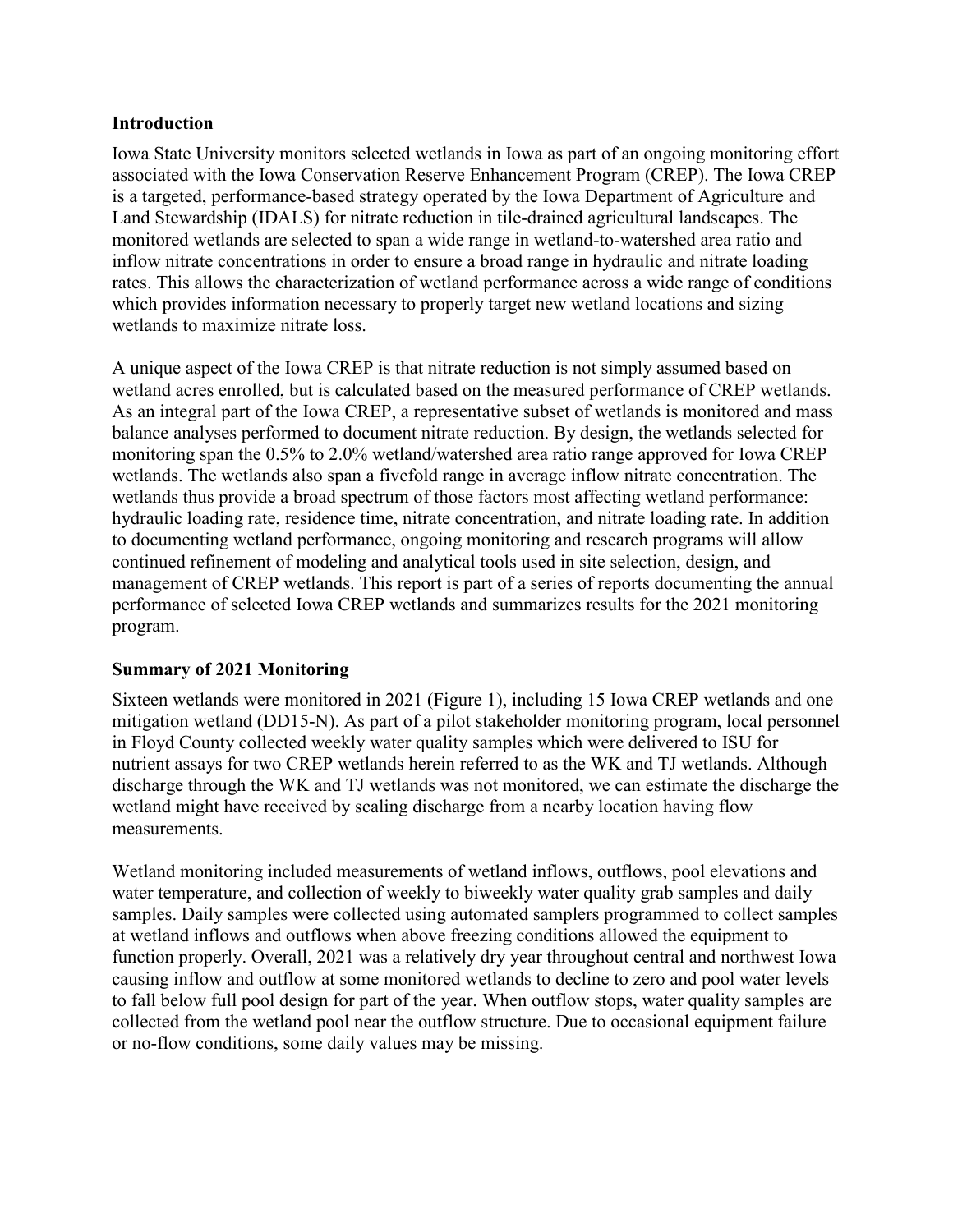During 2021 a beaver dam on the KS wetland outflow structure causing elevated pool water was removed in mid-April. A beaver dam on the DD65 outflow structure causing intermittent elevated pool water depth was removed at the end of March but was rebuilt several days later.



Figure 1. Wetlands monitored in 2021 (labeled red circles) and additional wetlands monitored in prior years (blue dots). The gray shaded area represents the Des Moines Lobe in Iowa and counties approved for CREP wetlands are shown with green outline.

Wetland inflow and/or outflow channels were instrumented with submerged area velocity (SAV) Doppler flow meters and stage recorders for close-interval (every five minutes) measurement of flow velocity and stream depth, respectively. The SAV measurements were combined with cross-sectional channel profiles and stream depth to calculate discharge as the product of water velocity and wetted cross-sectional area. Water depth upstream of weir structures was monitored and discharge was calculated using calibrated weir equations. Wetland pool water levels were monitored at five minute intervals using stage recorders in order to calculate pool volume, pool area, and discharge at outflow structures. The discharge equations and SAV based discharge measurements are calibrated using manual velocity-area based discharge measurements collected during prior monitoring years. Manual velocity-area discharge measurements were determined using the mid-section method whereby the stream depth is determined at 10 cm intervals across the stream and the water velocity was measured at the midpoint of each interval. Velocity was measured with a hand held Sontek Doppler water velocity probe using the 0.6 depth method where the velocity at 60% of the depth from the surface is taken as the mean velocity for the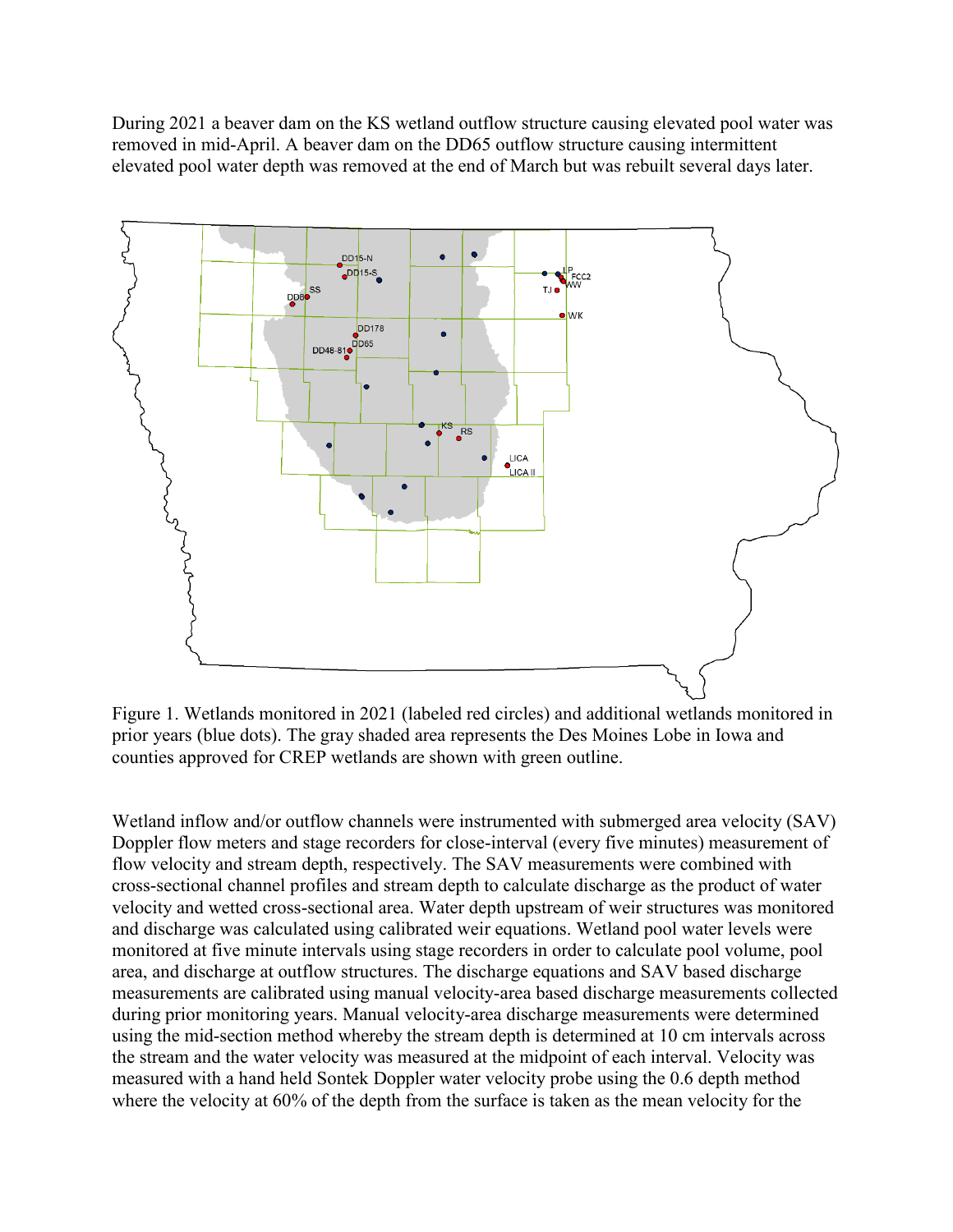interval. The product of velocity and area summed over intervals gives the total discharge. Flow during winter periods having temperatures below which the monitoring instruments can function is estimated using water yields from nearby United States Geological Survey river gage station data scaled to the individual wetland watershed areas.

#### *Patterns in Nitrate Concentrations and Loads*

Despite significant variation with respect to nitrate concentration and loading rates, the wetlands display similar seasonal patterns and general relationships to discharge (Figure 2). Historically, inflow nitrate concentrations are variable during the winter. However, because winter flows are typically low, the winter nitrate loading is also low during most years. Snow-melt often results in increased flow during late February or March but nitrate concentrations in the melt water and associated runoff are typically low. Spring flow is usually high and shows the highest nitrate concentrations. Nitrate concentrations generally decline through July and August during dry periods, but may remain elevated as long as there is sufficient flow. Nitrate concentrations during large summer flow events often decline abruptly with peak flows but generally rebound within a few days of these high flow events - this is thought to be associated with surface runoff having low nitrate concentrations. In contrast to this, smaller summer flow events lacking significant surface runoff are often accompanied by an increase in nitrate concentration likely associated with a flushing of nitrate from the soil profile. The nitrate concentration and flow patterns observed during 2021 are consistent with those of CREP wetlands monitored in prior years and represent the likely patterns for future wetlands restored as part of the Iowa CREP.

### *Wetland Performance (Nitrate mass loss and removal efficiency)*

Wetland performance is a function of hydraulic loading rate, hydraulic efficiency, nitrate concentration, temperature, and wetland condition. Of these, hydraulic loading rate (HLR, the total volume of water received per area of wetland surface per unit of time) and nitrate concentration are especially important for CREP wetlands. The range in HLR expected for CREP wetlands is significantly greater than would be expected based on just the four fold range in wetland/watershed area ratio approved for the Iowa CREP. In addition to spatial variation in precipitation (average precipitation declines from southeast to northwest across Iowa), there is large annual variation in both precipitation and water yield. The combined effect of these factors results in annual loading rates to CREP wetlands that vary by more than an order of magnitude, and will to a large extent determine both nitrate mass and percent loss rates for individual wetlands.

Mass balance analysis and modeling were used to calculate observed and predicted nitrate removal, respectively, for each monitored wetland. All of the wetlands had been drained and cropped or pastured prior to restoration, and were predominately characterized by poorly to very poorly drained hydric soils. With the exception of LICA II, wetland restorations utilized the natural topography at each site with limited earthwork other than that required to create low earthen dikes with integrated overflow structures, and in a few cases submerged berms to reduce potential short circuiting of water passing through the wetland. Wetland bathymetry determined from as-built construction plans or bathymetric surveys was used to characterize wetland volume and area as functions of wetland water depth. These bathymetric relationships were used in both numeric modeling of water budgets and nitrate mass balances to calculate nitrate loss, hydraulic loading, and hydraulic residence time. The construction plans for the LICA II wetland show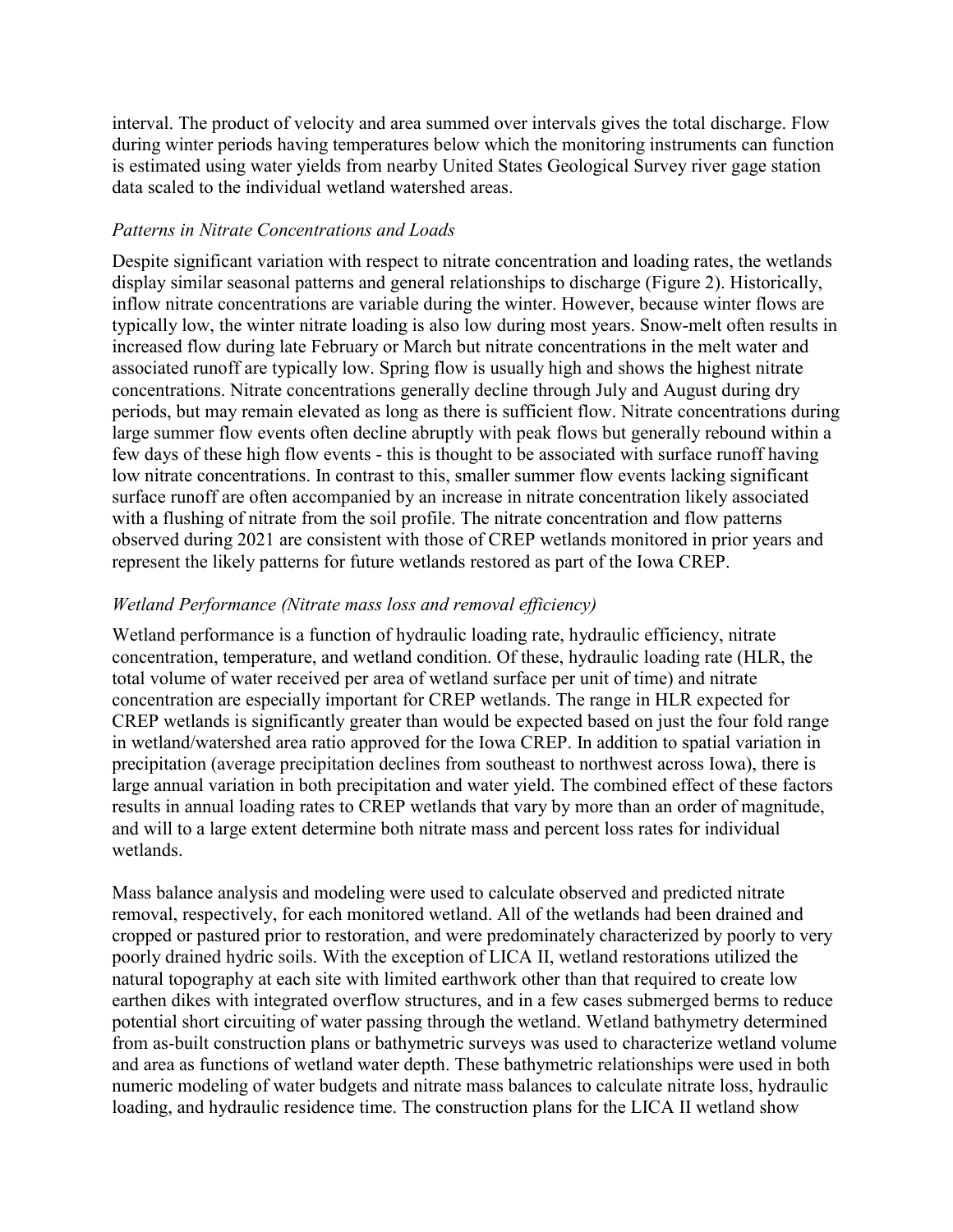extensive excavation to broaden the upper shallow portion of the wetland and to create a deep pond near the wetland outflow, along with a deep channel extending into approximately the upper two-thirds of the wetland resulting in significant potential for short circuiting of water flowing through that wetland.

The monitored wetlands generally performed as expected with respect to nitrate removal efficiency (percent removal) and mass nitrate removal (expressed as kg N ha<sup>-1</sup> year<sup>-1</sup>). However, the LICA II wetland showed lower nitrate loss than expected on the basis of the wetland area, possibly due in part to potentially poor hydraulic efficiency of that wetland (see Figure 3). Variability in wetland performance is in part due to differences in wetland characteristics and condition and partly due to differences in loading rates and temporal patterns. At a given annual HLR, differences in wetland condition and in timing of loading can result in significant differences in performance (Figure 3).

Mass balance analysis and modeling has been used to examine the long term variability in performance of CREP wetlands including the effects of spatial and temporal variability in temperature and loading patterns. The results of the mass balance calculations for the 2021 and prior monitoring years (2004 through 2020) is illustrated in Figure 3. The results demonstrate that hydraulic loading rate is clearly a major determinant of wetland nitrate removal performance.

In addition to calculating the measured percent nitrate removal, the nitrate mass removal is also calculated. The expected average nitrate mass removal for CREP wetlands can be estimated based inflow flow-weighted average (FWA) nitrate concentration, hydraulic loading rate, and the percent loss function shown in Figure 3. Inflow FWA nitrate concentrations observed for 2004 through 2021 CREP wetlands not having another wetland upstream of them average 13.9 mg N  $L^{-1}$  and range from 5.7 to 32 mg N  $L^{-1}$ . The observed average nitrate mass removed for these same wetlands is 1680 kg N ha<sup>-1</sup> yr<sup>-1</sup> (1500 lb N acre<sup>-1</sup> yr<sup>-1</sup>). While the percent nitrate loss is high at low HLR, those cases tend to occur during drier years having low nitrate loads, and hence, low total nitrate mass loss. Because of the non-linearity of the percent loss function (see Figure 3), long term nitrate mass loss is dominated by wetter years having high nitrate loads and high HLRs, even though wetter years tend to have lower percent removal.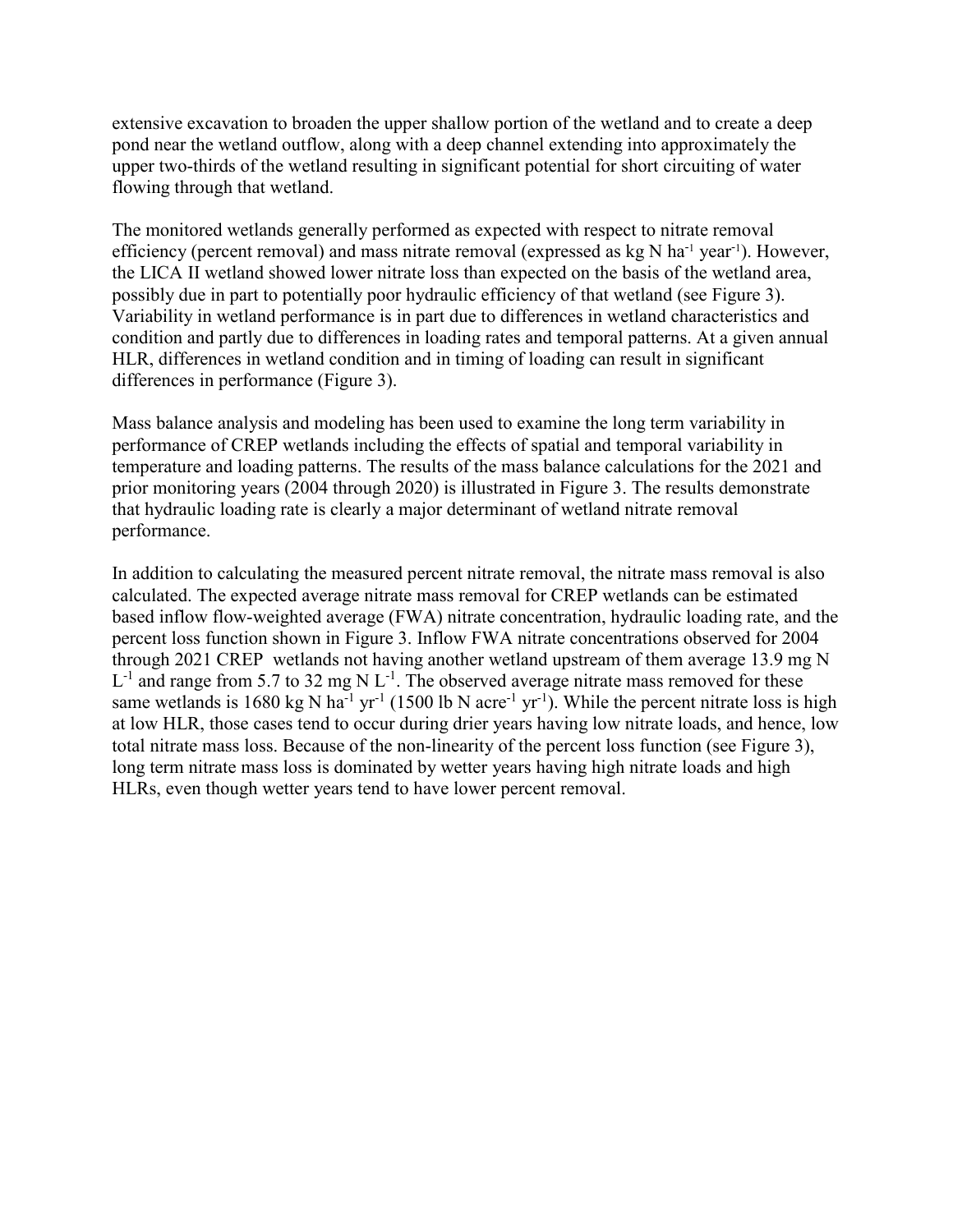

Figure 2. Measured nitrate concentrations and flows for northwest Iowa wetlands monitored during 2021.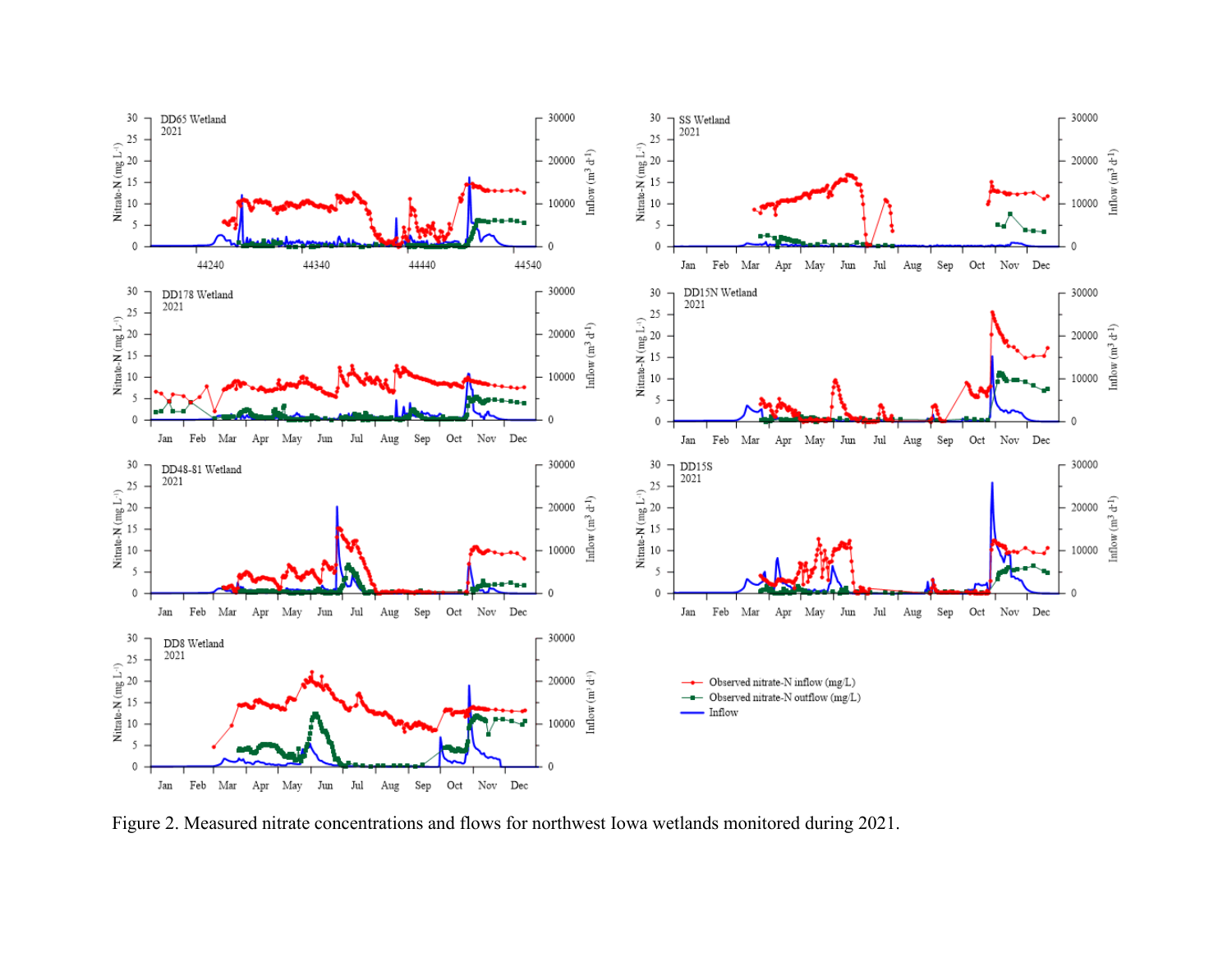

Figure 2. (Continued) Measured nitrate concentrations and flows for central and northeast Iowa wetlands monitored during 2021.